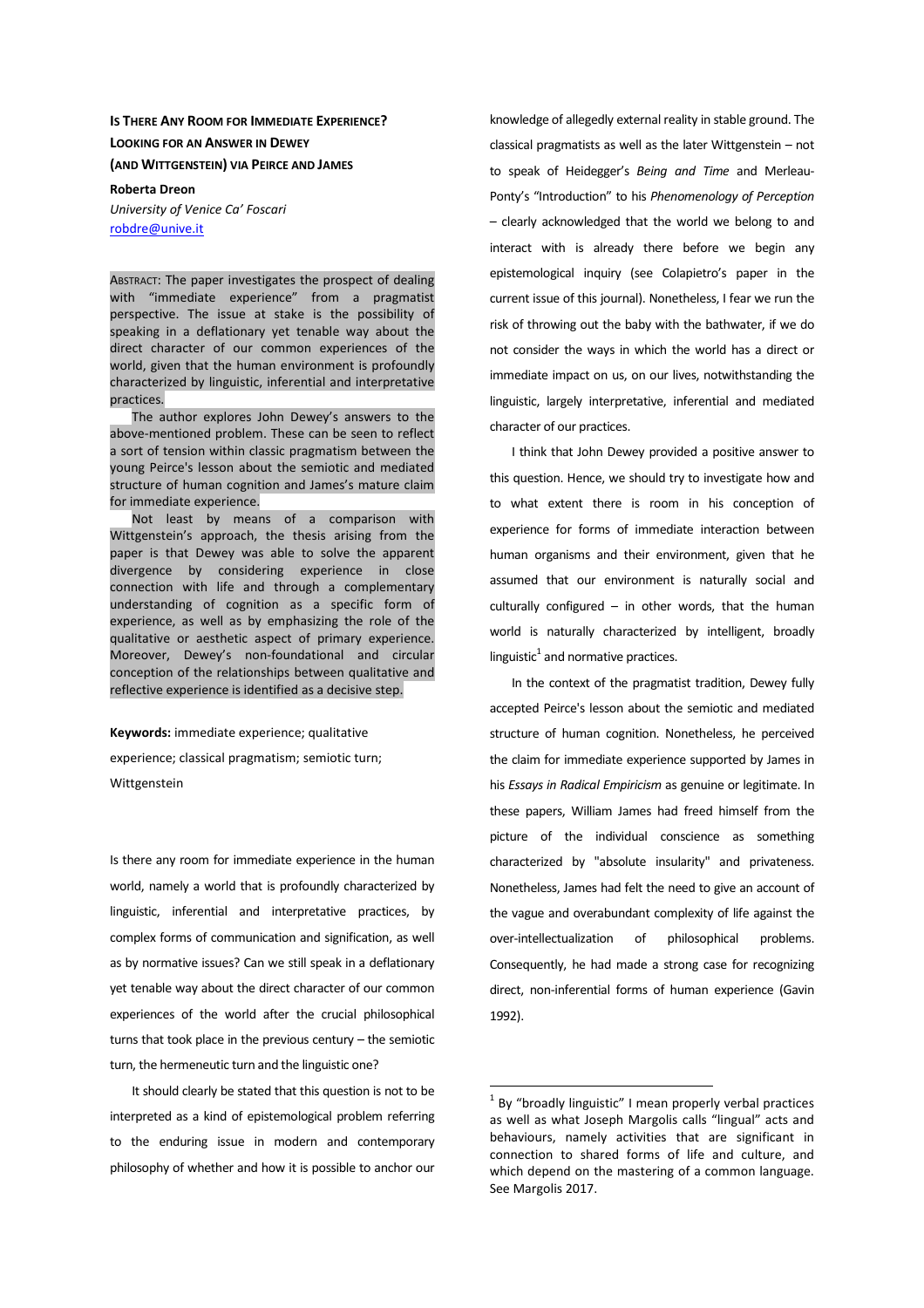Dewey was caught between the two  $-$  the early Peirce on the one hand and the mature James on the other one – and, in my opinion, he tried to find a way out, even though he did not explicitly pose the problem as arising from the two fathers of pragmatism. His solution is partly grounded in his conception of human behavior as largely based on habits, understood in almost physiological and pre-personal terms, and not primarily as the result of the repetition of a voluntary or conscious action (Dewey 1983). However, I will not explore this route in the present paper, because I have dealt with it elsewhere (Dreon 2016). Differently, I will suggest that an answer to the present question can be found by considering Dewey's conception of experience as a primarily living process that is broader and more inclusive than knowledge – complementarily, cognition is interpreted as an internal phase and extension of primarily qualitative, aesthetic or affective experience. On the other hand, Dewey's solution – or dissolution – of the problem at stake is connected with an explicit acknowledgment of the fact that the relationships between reflective inquiries and eminently qualitative phases of experience are circular and non-hierarchical, because the results of previous inferences and inquiries have loop effects on our primarily qualitative everyday experience and reshape it.

This whole problem, as far as I understand it, is not at all foreign to the Wittgenstein of the second part of the *Philosophical Investigations*. Although Wittgenstein's efforts here are mainly directed at denying or at least questioning the possibility of an *Erlebnis* – namely, an interior and immediately lived experience assumed as a kind of privileged source of certainty – his path seems to be more tortuous, insofar as he obliquely tries to consider the often direct character of our practices. I think that Wittgenstein gave an affirmative answer to the above-mentioned question, but his response only partially coincides with the solutions that Dewey offers us if we approach his texts in the way I am suggesting here.

Consequently, I will begin my inquiry by focusing on Peirce's criticism of introspection and of any assumed primacy of unmediated experience in his so-called anti-Cartesian essays. Then I will consider some similarities with Wittgenstein's criticism of *Erlebnis* as a privileged internal experience, allegedly immune from doubt. I will also sketch out an alternative path leading to different ways of seeing experience as unmediated by interpretations in the second part of his *Philosophical Investigations*. After this Wittgensteinian excursus, I will explore James's claim in favor of pure experience in his *Essays in Radical Empiricism* – where he does not relinquish the notion of immediate experience, but definitely rejects any previous dualistic hesitations. The last section will focus on Dewey's answers to the whole issue, by following his main lines of thought, as briefly outlined above.

#### **1. Peirce on the Pervasiveness of Mediation**

As a point of departure, I will consider the very strong criticism formulated by the young Peirce of the privileged role traditionally attributed to first-hand experience, which is usually characterized as being immediate and intuitively certain, and hence as deserving an epistemological primacy over other types of indirect, mediated and discursive cognition. The main reference is, of course, to Peirce's anti-Cartesian essays, published in 1868, *Some Consequences of Four Incapacities* and *Questions Concerning Certain Faculties Claimed for Man*. In these papers, we can find a negative answer to the question I posed at the beginning: very briefly, there is no room for immediate experience in a world like the human one, which precludes the possibility of thinking without signs. More properly, we should acknowledge that for Peirce both a specific thought, produced at a certain moment, and a specific feeling arising out of a particular context in a more or less idiosyncratic manner are unique and *sui generis* events that simply happen without any mediation.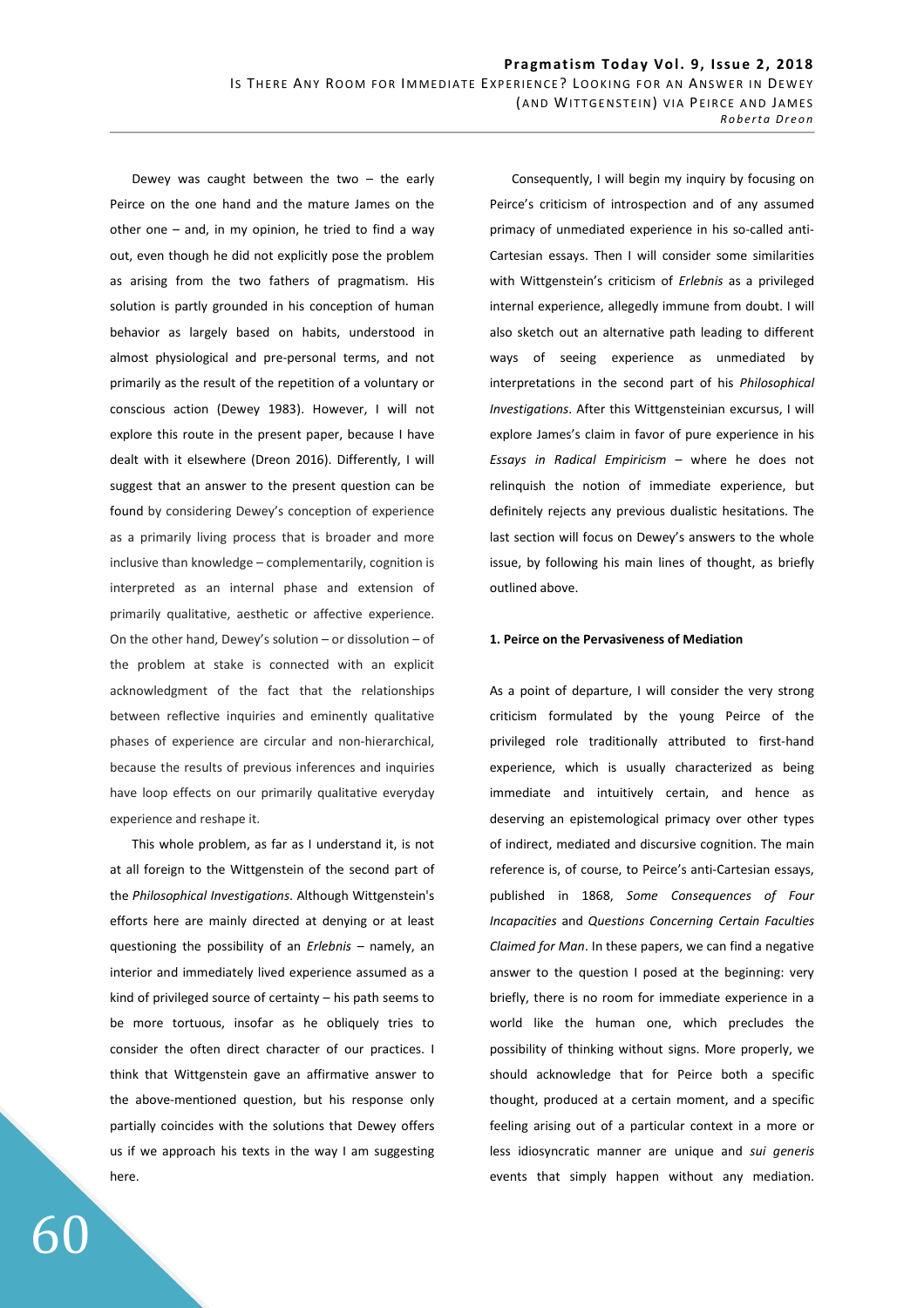However, in order for both of them to signify something for speakers of the same language or for a limited group of individuals involved in a situation (5.289), they must be based on the implicit or explicit institution of a mediating relationship, which is to say on a complete or incomplete inference, on a unifying hypothesis that can be more or less anchored in plausible reasons. There is neither any immediate self-awareness nor any special faculty of introspection of the internal world independent of our knowledge of the external world (5.244), to which we should attribute a privileged certainty in comparison with our mediated knowledge of the external world.

The polemical objective is twofold: first, Peirce tells us (against Descartes's assumption) that self-knowledge and introspection are not immediate, direct experiences, but are the result of complex inferential processes (1). More specifically, Peirce states that the feeling of the self in the young child is the result of a network of processes involving bodily, social and linguistic practices (5.226). For him, the feeling of one's own self is the result of the perception that one's own body is more centrally basic (in terms of the management of one's own space) than other people's bodies, as well as the product of a gradual learning of language by which the baby is exposed, step-by-step, to the testimony of others about a specific state of facts as convergent or divergent from its own. In this way, the young creature would be driven to use the first-person pronoun in order to posit a seat of ignorance or divergence.<sup>2</sup>

Secondly, Peirce extends his claim to the point of denying that immediate forms of cognition – and perhaps of experience – exist at all (2). Peirce states that even the perception of two-dimensional and three-

 $\overline{a}$ 

dimensional spaces, as well as sound and tactile perceptions, rest on comparisons, abstractions, selections, and reductions to more or less reasonable units as well as on predictions about features that are not actually present in perception. According to a semiotic approach, perception should be considered to be a mediated process, based on implicit inferences or interpretations (Paolucci 2016, 29).

Peirce is here disputing the associationist claim that mere perceptive data are the basic ingredients of cognitive processes. He is arguing therefore that these data cannot be considered privileged cognitive resources for laying the foundations of the cognitive building, as suggested by classical empiricism. Nevertheless, we should note that in these essays Peirce is still thinking of perception in eminently cognitive terms, as one of the components of a structurally inferential cognitive process.

More radically, he seems to adopt the same approach even with regard to emotions and habits, i.e. forms of affective and practical experience beyond reasoning in the strict sense. As a matter of fact, in this essay, Peirce argues that both emotions and habits involve inferential processes.

He tells us that an emotion is a simple predicate that replaces a series of different predicates by unifying them on the basis of an implicit (and often risky) hypothesis – a form of inference that is not grounded on rational explanations, as in the case of inferential judgments (5.292). Moreover, for Peirce emotions differ from intellectual judgments not because of their alleged immediacy, but because of their close connection with the idiosyncratic circumstances and the particular dispositions of a specific individual, as happens with the sense of beauty and morality (5.247). Differently, intellectual judgments would be more generally related to human nature, the human mind or the human community.

On the other hand, Peirce tells us that a habit is a form of practical inference which is constituted "when,

 $2$  As is well known, Mead supported the idea that selfidentity emerges out of the capacity to take the role of the other in a conversation of gestures. However, I agree with Cook (in Cook 1993: 78 and ff.) that Mead did not conceived this process as basically involving any kind of interpretation or inference but rather as a kind of affectively based tuning (see also Dreon forthcoming).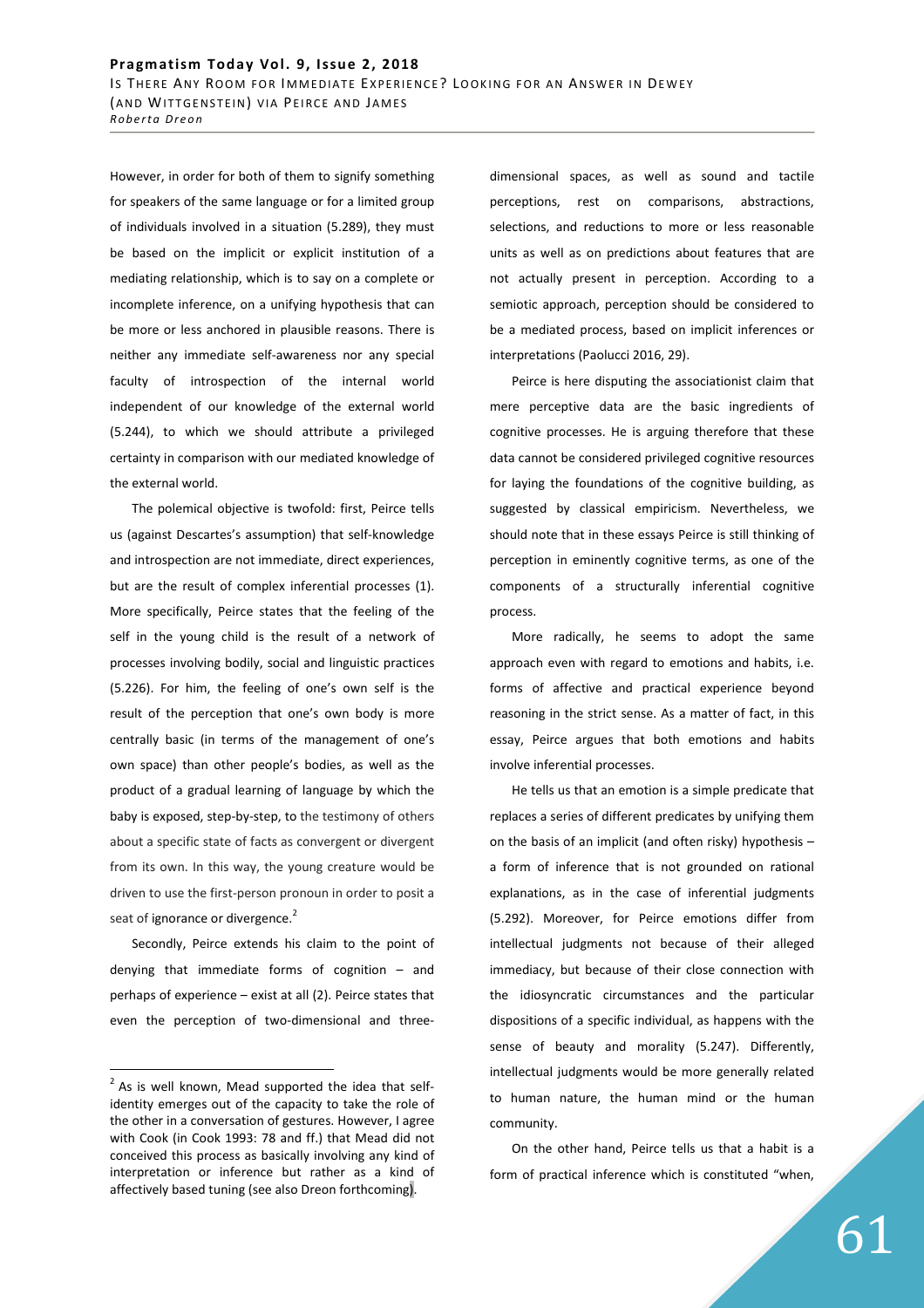having had the sensation of performing a certain act, *m*, on several occasions *a*, *b*, *c*, we come to do it upon every occurrence of the general event *l*, of which *a*, *b* and *c* are special cases" (5.297). $3$  Even the recognition of a friend would be based on some form of reasoning: we would not explicitly consider the premises of such an inference simply because it works and goes on without hindrances insofar as the hypothesis on which the inference is based is satisfied (5.223).

To sum up, here Peirce tells us that perceptions and sensations (and clearly judgments) rest on inferential processes; not only that, but even affective sensibility, as well as habits of actions, are grounded in forms of reasoning that can be more or less incomplete. If seen in the light of these specific texts, Peirce's position seems to be exposed to the risk of a reduction of human experience to cognition or to offer a basis for the thesis that cognition pervades every form of human experience – thirdness, to use Peirce's later phenomenological categories, seems to reabsorb both firstness and secondness.

Of course, this is a one-sided viewpoint on Peirce's philosophy, whose steps were much more multidirectional from the mid-1980s onward (Maddalena 2015, 33). More substantially, it could also be claimed that Peirce's development of his three phenomenological categories was a (more or less successful) attempt to defend the thesis that the origin of our knowledge lies in quality (Maddalena 2014: 107). Dewey probably recognized this issue in Peirce's thought by stressing the value of Peirce's theory of quality over his semiotics in an essay dating back to 1935 (Dewey, 1998; on this see Innis 2014).

Nonetheless, these early essays lay out the issue at stake very clearly – an issue that both Dewey and Peirce himself had to take seriously into account and possibly try to reconcile with the reasons of immediate experience.

## **2. The Two Sides of Wittgenstein**

A transition to Wittgenstein seems to be rather consequential at this point of the inquiry, because there is a profound convergence between the anti-Cartesian spirit of *Some Consequences of Four Incapacities* and Wittgenstein's later texts, as some scholars have noted (Hagberg 2016). One of the main polemical targets of the second part of the *Philosophical Investigations* is the idea that we first have an immediate and direct experience of the meaning of words, which we then use in different contexts (see Perissinotto 2002, Perissinotto 2016 and Morelli in this issue). It is clear that Peirce and Wittgenstein converge in their criticism of the picture of a secluded mind and self-consciousness as an inward depository for private contents, which deserves primacy in terms of certainty and undoubted knowledge (Hagberg 2016: 36). In the last sections of his *Philosophical Investigations* (and similarly to Peirce and Dewey), Wittgenstein endorses an overturning of the traditional interpretation of this process: first we learn to do something and use words in appropriate contexts of shared practices, and only later on can we focus on words and their meanings as part of an interior discourse. This means that this interior voice should not be considered the first means of apprehension of meanings; on the contrary, it results from the transposition of previous interpersonal exchanges between individuals who share the same practices, language and form of life. It is only at this (belated) point that we have a direct and immediate experience of meanings, as we draw them out from our allegedly private mental depository – an erroneous notion, deriving from the isolation of a particular kind of solitary

 $3$  It should be noted that whereas here Peirce provides a rather intellectual picture of habits, the picture he provides in other texts is somewhat different – the emphasis being not on a deliberate inference provoking the fixation of a habit, but on previous habits of action and belief as the basis for new habits. This different emphasis derived from the influence of Alexander Bain on classical pragmatists (see Feodorov 2017) and was systematically developed by John Dewey in Dewey 1983.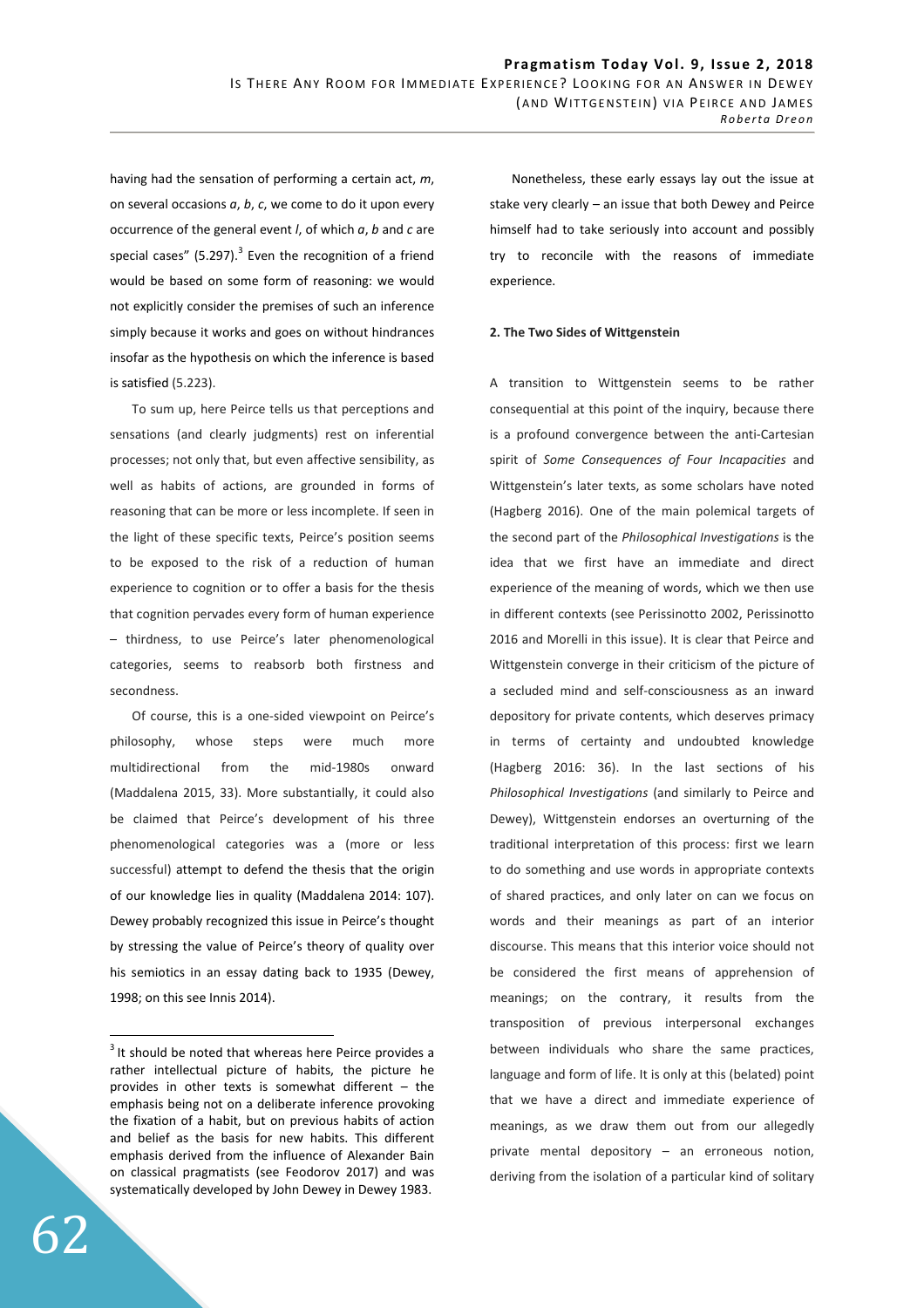game from already existing social and linguistic practices.

It is exactly in relation to this issue that Wittgenstein makes a polemical reference to the *Principles*, more precisely to the chapter on the stream of thought, where William James characterizes consciousness as "absolute insularity" and says that the "most absolute fracture in nature" is the one dividing our own thoughts from those of others. By evoking James's reference to the strange *Erlebnis* whereby a word is not yet present but seems to arise out of an inner experience (whether psychological or mental), Wittgenstein offers the famous response:

The words 'It's on the tip of my tongue' are no more the expression of an experience than 'Now I know to go on!'. We use them in *certain situations*, and they are surrounded by a behavior of a special kind, and also by some characteristic experiences. In particular, they are frequently followed by *finding* the word. (Ask yourself: "What would it be like if human beings *never* found the word that was on the tip of their tongue?). (Wittgenstein 1958: 219).

Very briefly, there is no privileged psychological or mental access to meanings apart from the common contexts in which humans share their practices and linguistically interact with one another; there is no interior *Erlebnis* giving rise to or constituting the meaning of a word. $4$ 

Hence, should we understand Wittgenstein's contribution to our opening question as a complete denial of any kind of immediate or direct experience? I suspect that this is only one part of the story: Wittgenstein was criticizing a certain use (or abuse) of experience in philosophical discussions while, on the other hand, he was also wondering if there could be other ways to consider everyday direct experience from a philosophical point of view without over-

 $\overline{a}$ 

intellectualizing it. In my opinion, a first clue encouraging a more multifaceted reading of Wittgenstein on experience is given by his use of the word *Erlebnis* in this part of the *Philosophical Investigations*. Wittgenstein's criticism is directed toward the alleged primacy of *Erlebnis*, understood as the direct experience of meanings as mental or psychological contents – differently, the term *Erfahrung* appears only at the beginning of paragraph XI, in the second part of the *Philosophical Investigations*. It is well known that German philosophy has made extensive use of the two German words for experience, *Erlebnis,* and *Erfahrung*, by assigning them different meanings and different roles in various philosophical systems. Hans-Georg Gadamer proposed a famous analysis of the philosophical meanings of the term "*Erlebnis*" in the first part of his *Truth and Method* (part I, B, ii and iii) – the reconstruction of the history of the word played a significant role in his criticism of "aesthetic culture", namely a cultural form, based on the grounding assumption that the experience of art and the beautiful represented something completely different and separate from other ways of perceiving and experiencing the ordinary world.<sup>5</sup> Very briefly, Gadamer points out some features in the complex philosophical history of the concept of *Erlebnis*, which are essentially the polemical target of Wittgenstein's criticism. Gadamer emphasizes that a distinguishing feature of the

 $4$  Although Wittgestein uses James here simply as a polemic target (as Goodman points out in Goodman 2007: 142), the positive importance of the pragmatist's work for Wittgenstein's philosophy has been clearly recognized by many scholars (Boncompagni 2016 and Sanfelix Vidarte 2017).

<sup>&</sup>lt;sup>5</sup> Furthermore, Gadamer's hermeneutical choice to distance himself from the phenomenological approach could be detected in this rejection of the concept of *Erlebnis* in favour of the idea of an *Erfahrung* of art as involving a real change in the subject having an experience. It has to do with a criticism of the alleged decisive primacy conferred by Husserl's phenomenology on the noetic pole of the so-called intentional relation, to the detriment of the noematic pole. Roberta Lanfredini has highlighted a similar point at the beginning of William James's essay *Does Consciousness Exist?*, where the author criticizes the strong asymmetry between the two poles of experience that emerged from Kant's transcendental philosophy onward – and hence the position he himself had adopted in the *Principles of Psychology* (Lanfredini 2016).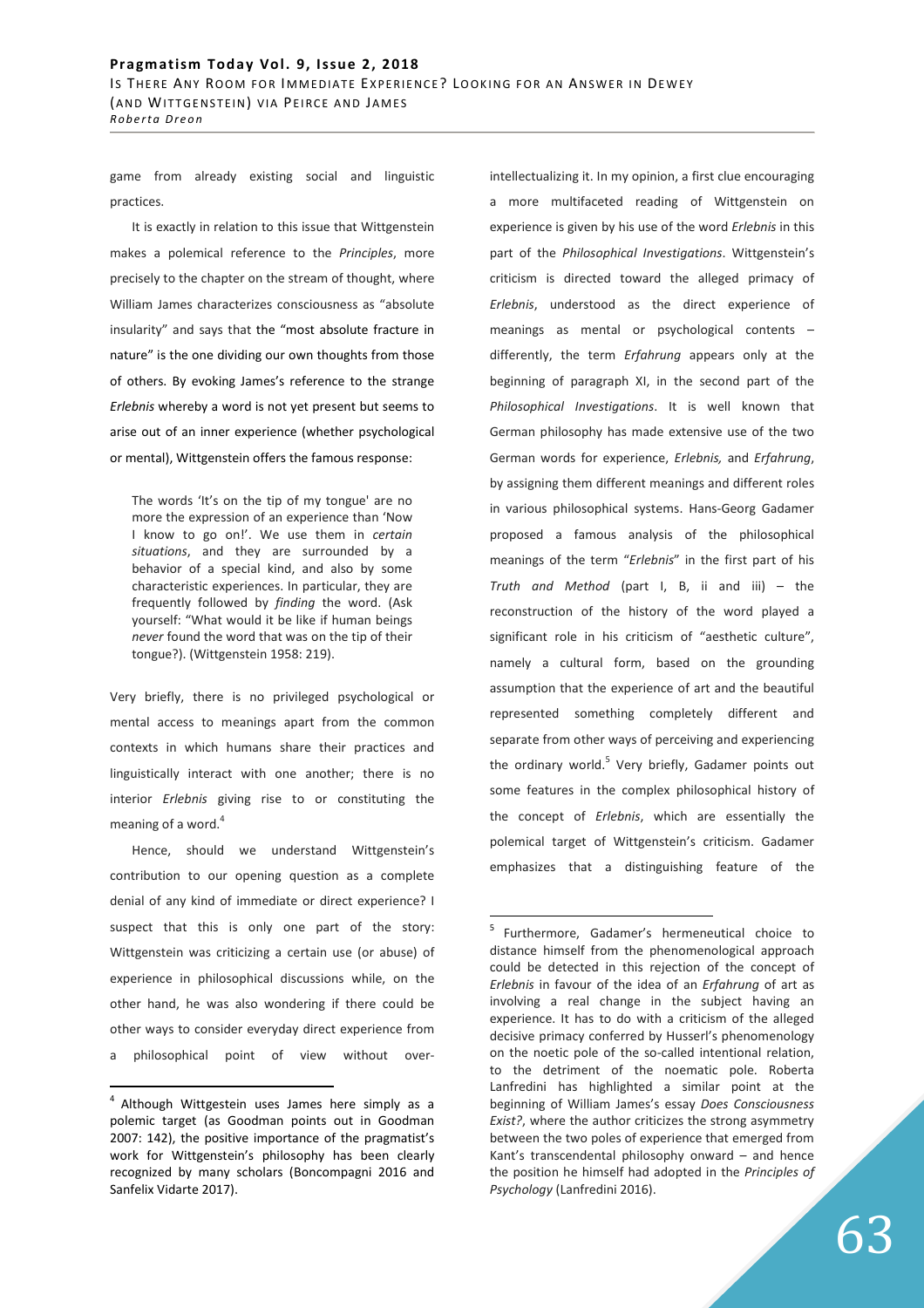philosophical concept of *Erlebnis* is the fact that it belongs to the inwardness of an individual conscience. This feature would guarantee a direct, unmediated access to its owner: the first person character of an *Erlebnis* would constitute the first unmediated and indisputable given, on which any other knowledge should be founded. Intimacy and adherence to one's own inner life as well as certainty and immunity from doubt are the two main characteristics defining the concept of *Erlebnis* and lending it a philosophical primacy that is criticized and regarded as illegitimate both by Wittgenstein and by Gadamer. On the other hand, in his further treatment of art Gadamer recalls that the German philosophical tradition developed also the more inclusive concept of *Erfarhung*, which extends beyond the limitedness of inwardness, inner life, the individual conscience and the mind. Differently from *Erlebnis*, the term *Erfarhung* – at least in its philosophical, mainly Hegelian, dimension – tends to include everything that happens, involving human actions and passions, as well as the historical and cultural relations between the so-called experiential poles (CFR. Gadamer 1990, part II, 4, 3, B).

This last point brings us back to Wittgenstein and to our thesis that he is inquiring whether there is still room to consider other modes of experience (*Erfahrung*) beyond introspection, mental or internal experience, and the like. Speaking about the experience (*Erfarhrung*) of "noticing an aspect", he famously says that his inquiry is focused on the "grammar" of the concept, which is to say its use in a language (and not on the alleged psychological causes of a concept, i.e. a specific *Erlebnis* which should be investigated by psychologists, not philosophers). What has been largely overlooked, by contrast, is the fact that Wittgenstein also makes an explicit reference to a plurality of *Erfahrungsbegriffe*: "We are interested in the concept and its place among the concepts of experience" (Wittgenstein 1958, 193).

A second passage deserving consideration for our purposes is the beginning of the second part of the *Philosophical Investigations*, where Wittgenstein famously states:

One can imagine an animal angry, frightened, unhappy, startled. But Hopeful? And why not? A dog believes his master is at the door. But can he also believe his master will come the day after tomorrow? – And what can he not do here? – How do I do it? – How am I supposed to answer this?

Can only those hope who can talk? Only those who have mastered the use of a language. That is to say, the phenomena of hope are modes of this complicated form of life. (Wittgenstein 1958, 174)

The passage seems to suggest that Wittgenstein was interested in understanding whether the fact that humans speak with one another – that our forms of life are strictly intertwined with exchanged words – has an influence on the ways they believe and hope, as well as fear certain things and feel pain or see something as a duck or a rabbit. In other words, I tend to read this passage as though Wittgenstein were posing the question of whether our being speaking creatures contributes to re-shaping the animal sensibility in which our roots are embedded. More specifically, it seems to me that Wittgenstein focused the problem whether our everyday seeing, feeling pain, shouting, believing or hoping should always be considered mediated experiences, always involving inferences and interpretations. Wittgenstein resists the idea that our ordinary seeing something as a specific thing is grounded on an inferential process. Differently, this can be the case when we shift from seeing something as a duck to seeing it as a rabbit: there could be a reason eliciting a change in my perceptual experience and a reasoning – the change is due to a non-artificial doubt (to use Peirce's lexicon) or to hesitation about what I can and should do when a situation becomes indeterminate (to recall Dewey's formulation of the issue).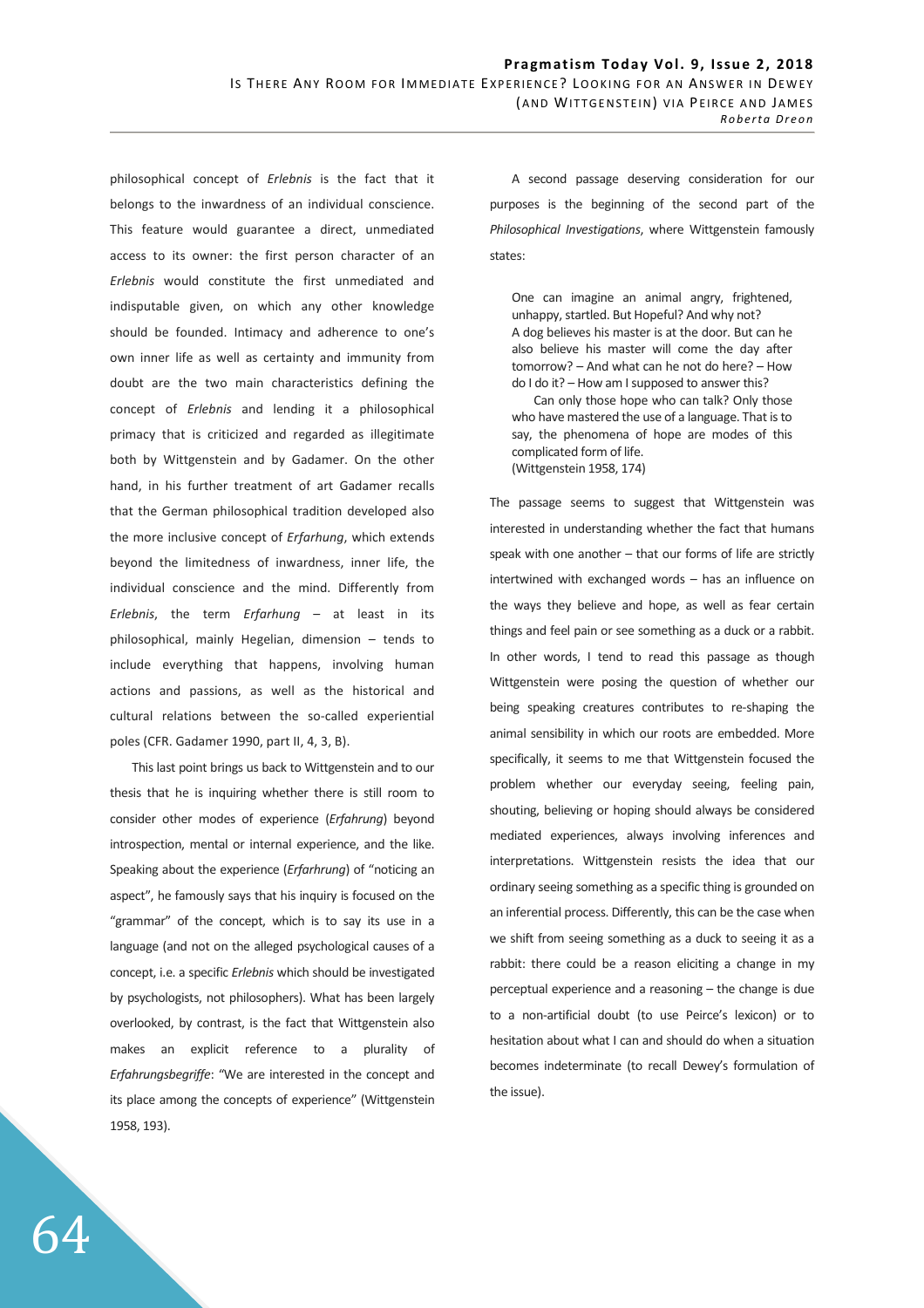This is also the case with exclamations and interjections, as well as with shouts and human cries. It is even the case with words themselves when they are perceived by the interlocutors as unmediated behaviors, similar to shouts.<sup>6</sup>

Most of our seeing something as something as well as the functioning of certain words and sentences as bodily gestures works immediately because we are intimately familiar with a context and a linguistic game, we adhere to it by means of an attitude or a 'belief' that is more primitive than an epistemological assumption. According to Moyal-Sharrock, this kind of immediacy is connected to our belonging to a form of life that is deeply rooted in our animality, consequently preceding any epistemological doubt and any inferential process (Moyal-Sharrock 2016).

Wittgenstein's famous observations on following a rule (§§ 197-202) are largely consistent with this view: he states that "there is a way of grasping a rule which is not an interpretation (*Deutung*)" (Wittgenstein 1958, 81). Wittgenstein refers to specific practices and to dispositions to act in a certain way, to habits of action and behavior that are not the result of the unconscious repetition of an originally intentional act. On the contrary, they are anchored in a shared form of living preceding any individual act as well as any singular word utterance (Dreon 2016).

Considering cases of this kind, Luigi Perissinotto argues that such linguistic games should be considered extensions of more primitive behaviors. The word 'primitive' in these cases has no reductive characterization, but simply refers to what is not the result of any reasoning. "From this point of view", he says, "'primitive' is not so much a synonym of 'elemental' or 'simple' as of 'immediate', where 'immediate' means: non mediated by reasoning,

 $\overline{a}$ 

calculation, inductive and analogical processes, and so on and so forth" (Perissinotto 2002, 107, my translation).

It is in this sense, according to Wittgenstein's perspective, that we can speak of immediate experience, once we have freed ourselves from the myth of introspection and the direct intuition of one's own self.

#### **3. James's claim for immediate experience**

Let's return to the classical pragmatists and more precisely to the way William James poses the whole issue in his *Essays in Radical Empiricism*. I will focus my attention on some features of his text which Dewey found compelling and further developed in his own way. The influence of these essays on Dewey's *Experience and Nature* is very strong but it is always filtered through Deweyan lenses. The first element I wish to emphasize is that James, as a radical empiricist, does not abandon his preference to consider 'immediate experience' an important issue but a crucial shift is made with respect to the *Principles* (see Bella in this volume). As has already been observed, in the chapter on the stream of thought immediateness and immunity from doubts are attributed to interior experience in its allegedly "absolute insularity": "the personal self rather than the thought might be treated as the immediate datum in psychology" (James 1981: cap.IX, § 1).<sup>7</sup> In *Does Consciousness Exit?*, as well as in *A World of Pure Experience*, it is no longer the strictly personal consciousness that is already given but the continuum of experience.<sup>8</sup> Some remarks are important for a better

 $6$  Cf. also § IX (in Wittgenstein 1953), where Wittgenstein excludes that an expression such as "I am afraid" is the description of an interior state (an *Erlebnis*). However, he emphasizes that a word can be either very far from a shout or very close, since there are various degrees and nuances between the two extremes.

<sup>7</sup>Nonetheless, James's *Principles* are marked by tensions and ambiguities also with regard to the issue of consciousness, as is interestingly acknowledged by Dewey in an essay dating back to 1940, whose eloquent title is *The Vanishing Subject in the Psychology of James* (Dewey 1988 b).

 $8$ I owe to Kenneth Stikkers an interesting detail about Wilhelm Jerusalem, the Austrian scholar who translated James's *Pragmatism* into German and worked on the project of founding epistemology and logic on social psychology. Jerusalem still suggested to use the German word "*Erlebnis*" (rather than "*Erfahrung*") for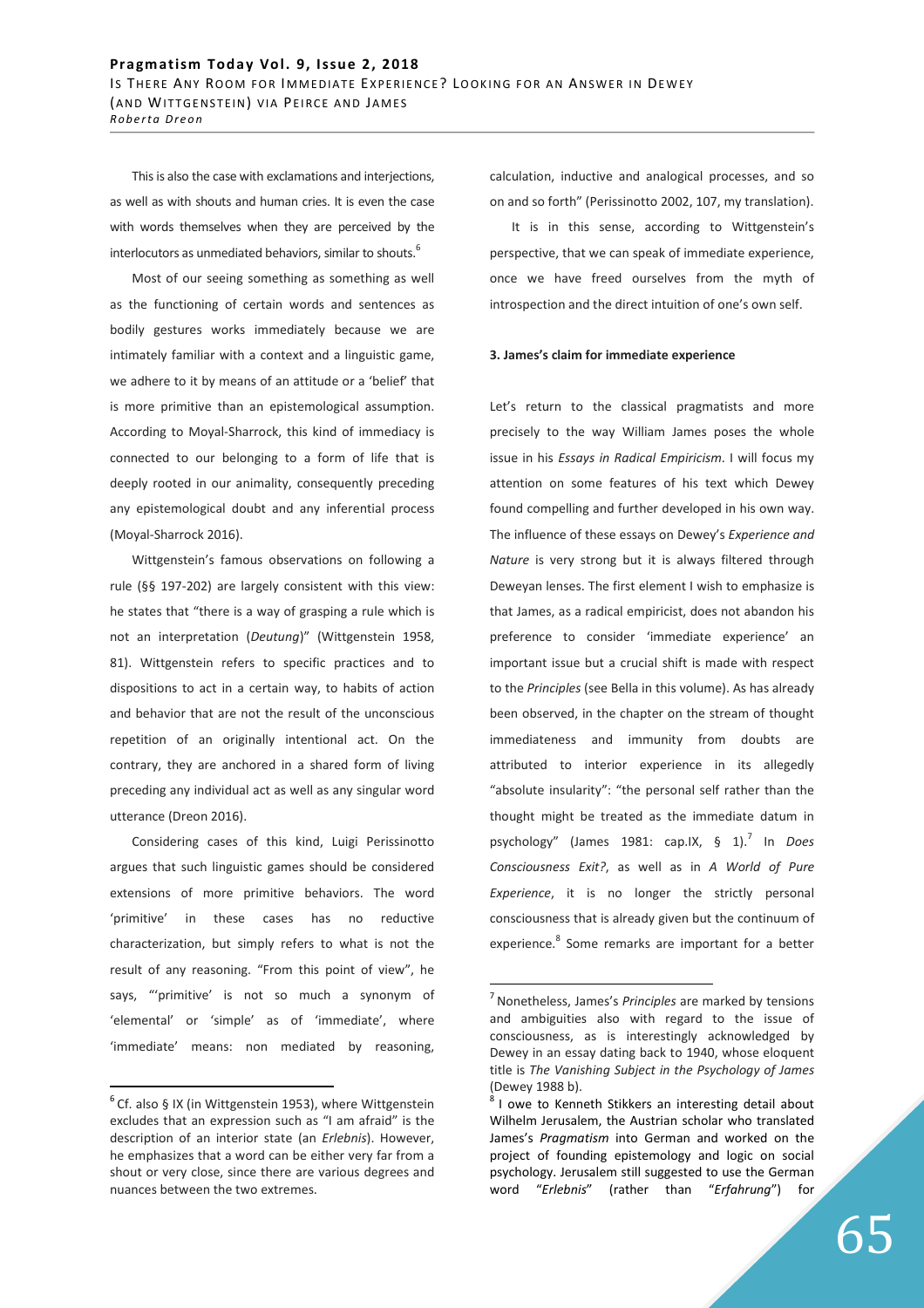understanding of James's shift from the stream of consciousness to the experiential continuum – without denying some problems in James's theory of neutral monism that cannot be the object of this inquiry. Negatively, experience is no longer understood as a kind of interior dimension; on the contrary, it is everything which occurs without the need for an underlying foundation  $-$  "In radical empiricism there is no bedding; it is as the pieces clung together by their edges, the transitions experienced between them forming their cement" (see the "Conclusion" of *A Word of Pure*  Experience).<sup>9</sup> "There is no general stuff of which experience at large is made" (*Does Consciousness Exist?,* section V): experience is made of everything – stuff, nature, features – we experience and consequently it is genuinely pluralistic. It is the dynamic world, including human life, which is not perceived as an exclusive property belonging to a personal consciousness; on the contrary, it simply is what it is: namely, superabundant, chaotic, vague, without sharp edges dividing one part from another (see Gavin 1992). I suggest we could understand the term 'radical' that is attributed to empiricism to mean the rich and vague plurality of processes that do not need any reference to principles transcending them. James wanted to account for this immediate experience we adhere to before posing any philosophical question and any real or merely artificial doubt (see Colapietro in this volume).

"experience" in James's later works. In my opinion, this choice was connected to the strong influence of James's *Principles* on his readers – the same influence that pushed Wittgenstein to consider James as the paradigm of a dogmatic conception of introspection. Kenneth Stikkers says that Jerusalem's preference for "*Erlebnis*" was connected to his criticism of James with respect to the lack of the social dimension of experience in his thought (Stikkers 2009).

<sup>9</sup> Lanfredini (2017) interprets this change in James's thought in phenomenological terms, by arguing that with this new conception of experience James abandons any primacy previously attributed to the subjective (or noetic) pole of experience at the expenses of the objective (or noematic) pole.

66

<u>.</u>

Of course, we could object that James's insistence on *pure* experience as "plain unqualified actuality, a simple *that*, as yet undifferentiated into thing and thought, and only virtually classifiable as objective fact or as someone's opinion about fact" (*A World of Pure Experience*, section V) is the late result of a sophisticated philosophical approach.<sup>10</sup> Nonetheless, it must be acknowledged that James clearly does not refer to the dogmatic assumption of pure experience as a neutral given, assumed as the ground for cognition. On the contrary, James alludes to the continuum of dynamic processes – both organic and environmental – in which we are embedded before we can functionally establish whether something is either subjective or objective, whether it should be an attribute of things or thoughts, of physical reality or the mind. We practically adhere to this kind of continuum before specific cognitive relations take place between certain parts of experience and others. The immediacy of experience, in this broad and inclusive sense, is not at all a cognitive feature, because it is already there whenever it becomes necessary to distinguish a knower from the known, because a real doubt (not a paper one) arises from what Dewey will later describe as an indeterminate situation.

As a matter of fact, this reshaping of the role and place of knowledge within experience will represent one of the strengths of Dewey's approach to the issue – he will later make it much more explicit and develop all its consequences.

 $10$  Gavin (in Gavin 1992, 4) claims that James was deeply conscious of the impossibility of foregoing any theoretical disposition toward the object of philosophy, even when it consists in the allegedly "unarticulate" tissue of immediate experience: although theories and languages are structurally "directional", they are "not dismissable". His answer, according to Gavin, consisted in adopting a method of vigilance, while, at the same time, resisting the temptation to "clean up the vague" for epistemological reasons.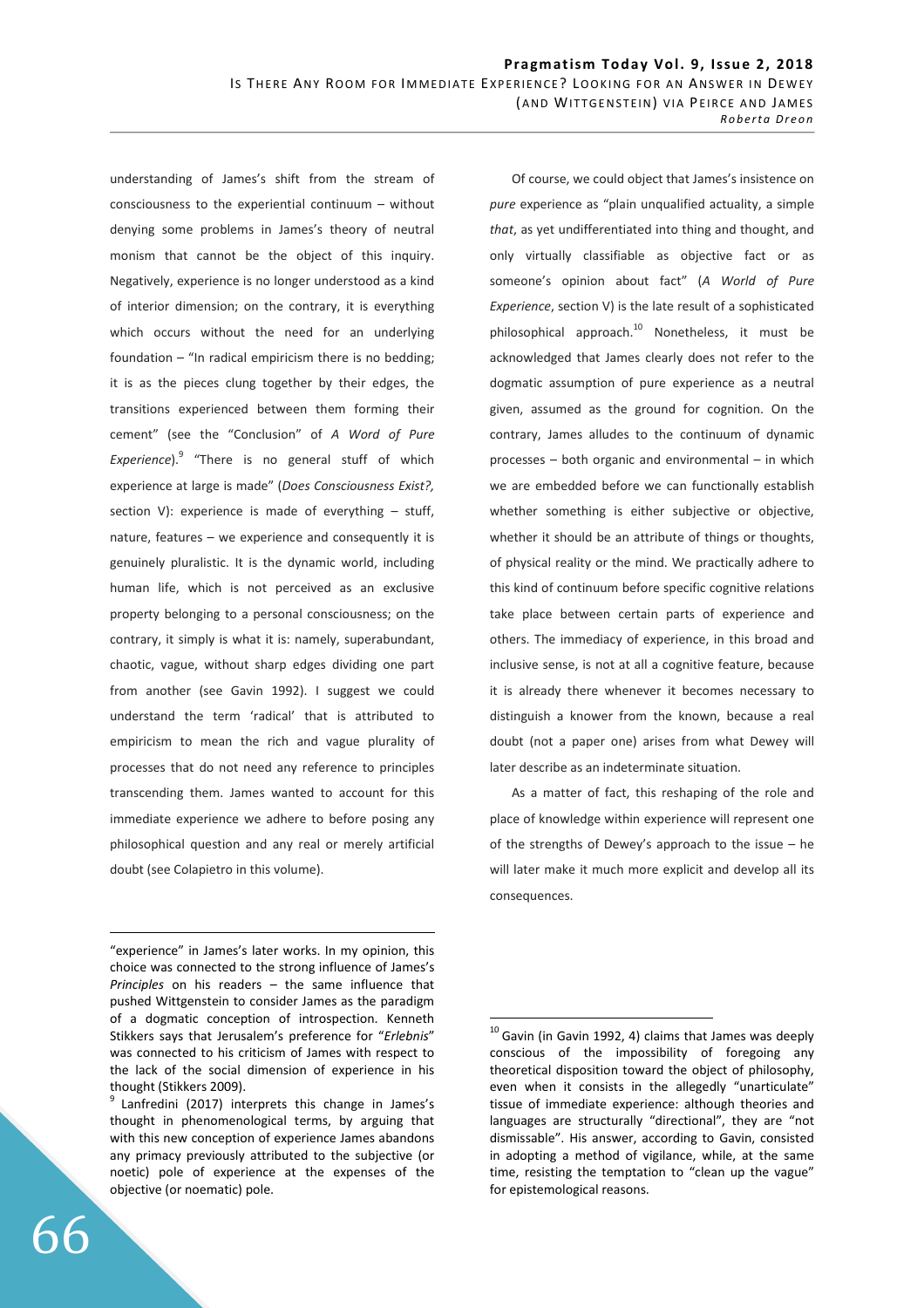In my opinion, Dewey will also further develop another aspect foreshadowed in the *Essays in Radical Empiricism* in his 1925 volume, namely James's reference to so-called "affectional facts".

James transformed one of the cruxes of modern philosophy into an argument in favor of his anti-dualistic conception of experience – his idea of integral and practical experience as prior to and exceeding dualistic distinctions, such as mind and world, subject and object and so on. In a nutshell, the traditional philosophical problem is whether appreciations of values – both aesthetic and ethical ones – should be considered subjective or objective. For example, what is painful? Are some objects painful or should the property be attributed to the experiences we have of them? Is a certain figure fascinating or are we projecting a quality of our *Erlebnis* onto the object at stake? Are morally valuable characteristics *in res* or in the subject who is experiencing them? Is beauty an attribute of the object (a work of art or a natural landscape) or is it located in the eyes of those who appreciate beauty?

James takes advantage of the "chaotic", "hybrid", and "ambiguous" character of this class of experiences. According to James, the never-ending debate on the subjective or objective character of qualities shows that it is misleading and inconclusive to attempt to definitely regiment them by attributing them either to a *res cogitans* or to a *res extensa*, which is to say two modes of being (psychic and physical, mental and neural) which are supposed to be completely discontinuous. Alternatively, we can draw functional and contextual distinctions, for example, between a pain that is serious and in need to be nursed and a pain that is the result of hypochondria. Those distinctions are connected to the relations we assume as crucial from time to time at the expense of other relations we tend to overlook in the continuum of experience. In other words, the fact of characterizing something as either subjective or objective does not depend on the metaphysical stuff or nature out of which it is allegedly constituted. By means

of a deflationary argument, James states that these distinctions between the various phases of an experience respond to our temporary needs and to an ever-changing context.

Dewey will develop James's idea that these affective qualities of experience (he will also speak of them as "esthetic") exercise an effective role in our experiences, by conferring emphasis or enhancing them at the expenses of other features, as well as by making them more interesting – in more contemporary terms, we might say that these qualitative features in experience tend to draw salience lines and to control our orienting in the environment.

In any case, this kind of emphasis, salience and the like hardly seems to be the last result of an inferential process; consequently, a serious tension seems to arise between the Peirce of *Some Consequences of Four Incapacities Claimed for Man* and James's radical empiricism. Dewey was faced the difficult task of putting these two profound yet apparently opposite issues back together. On the one hand, he did so by recognizing the crucial role and the irreversible change produced in the very structures of human experience by the emergence of language and semiotic processes; on the other hand, by avoiding a kind of philosophical straining, namely the attribution of an inferential structure (if only a hypothetical and incomplete one) to each and every human interaction with the environment.

#### **4. Dewey's ways out of a philosophical impasse**

John Dewey shared Peirce's and (virtually) Wittgenstein's profound criticism of immediate experience understood as the direct perception of one's own mental contents (Dewey 2004: 8-9, 13). He was very far from assuming a conception of inwardness as a privileged kind of experience that is supposed to be given directly and primarily to the subject, who could have an unmediated access to it and consequently adhere to it as a locus of certainty immune to any doubt.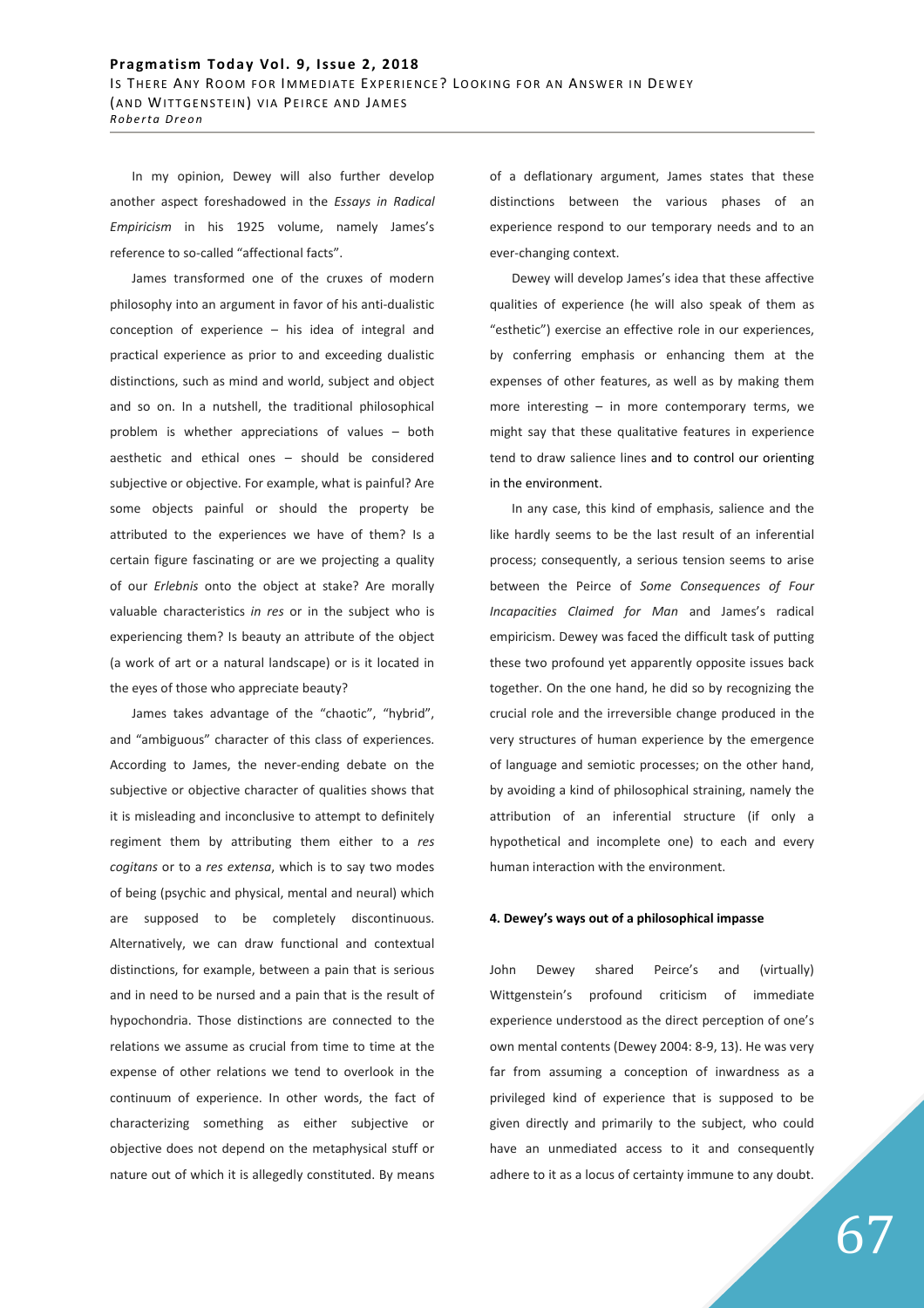Dewey's understanding of experience was very remote from the *Erlebnis* model – not only for theoretical reasons but also because of the socio-political consequences of the misuse of this concept in relation to everyday life, as is evident in *Individualism Old and New*. 11

On the contrary, Dewey had a very inclusive idea of experience, as something unfolding in the natural and human world and involving the complex of dynamic and historic processes that have to do with human actions in the real world. In *Experience and Nature*, Dewey famously stated that

[…] experience is *of* as well as *in* nature. It is not experience that is experienced, but nature – stones, plants, animals, diseases, health, temperature, electricity, and so on. Things interacting in certain ways *are* experience; they are what is experienced. Linked in certain ways with another natural object – the human organism – they are *how* things are experienced as well. (Dewey 1981: 12-13).

Dewey insistently highlights that human actions and sufferings are as real as natural events because they are natural events dynamically contributing to changing and shaping the environment to which they belong. As a consequence, this picture of experience has a strong sense of contingency to it, an awareness of a structural lack of clear and complete epistemic transparency, as well as an explicit assumption of the hypothetical, risky and provisional character of our truth claims – not because they are supposed to be merely subjective but because both the organic and environmental conditions for interaction are always shifting (see Calcaterra, 2011).

Taking a step back, it is useful to focus on the connection between organic life and the environment, which constitutes the core of Dewey's idea of

68

 $\overline{a}$ 

experience. From his point of view, Darwin's evolutionary biology offers some beneficial feedback on philosophical distortions because it definitely abandons the traditional modern assumption that human subjects are independent entities dealing with an already given and complete reality that exists *per se*. This assumption dissolves when considering some "biological commonplaces" (Dewey 1989: 20): all living beings, including humans, depend on an environment to survive, flourish and die; life goes on in and by means of an "environmental medium, not in a vacuum" (Dewey 1980: 7). Furthermore, living beings belong to an environment on which they depend and with which they continuously interact. Consequently, they constantly contribute to changing their environment from within to a more or less wide extent.

At the end of *The Need for a Recovery of Philosophy*, Dewey sums up the possible effects of Darwin's evolutionary biology for developing a sounder philosophical conception of experience. First of all, "If biological development be accepted, the subject of experience is at least an animal, continuous with other organic forms in a process of more complex organization" (Dewey 1980: 26), because different forms of life stand out through the greater or lesser degree of complexity of their interactions with an environment. Moreover (and foreshadowing the more recent idea of neural reductionism), "experience is not identical with brain action; it is the entire organic agent-patient in all its interaction with the environment, natural and social. The brain is primarily an organ of a certain kind of behavior, not of knowing the world" (ibidem). Finally, "experience means primarily not knowledge, but ways of doing and suffering" (ibidem).

To sum up, experience is constituted by the dynamic interactions between human organisms and their natural as well as naturally social environment.

 $11$  On this issue see Calcaterra 2013, introducing the Italian translation of Dewey's 1929 volume. On the "Pathology of Inwardness" see also Lothstein 1977. See Dreon 2015 on Dewey's criticism of the political and economic consequences of an exclusive cultivation of one's own inner life at the expense of real emancipation.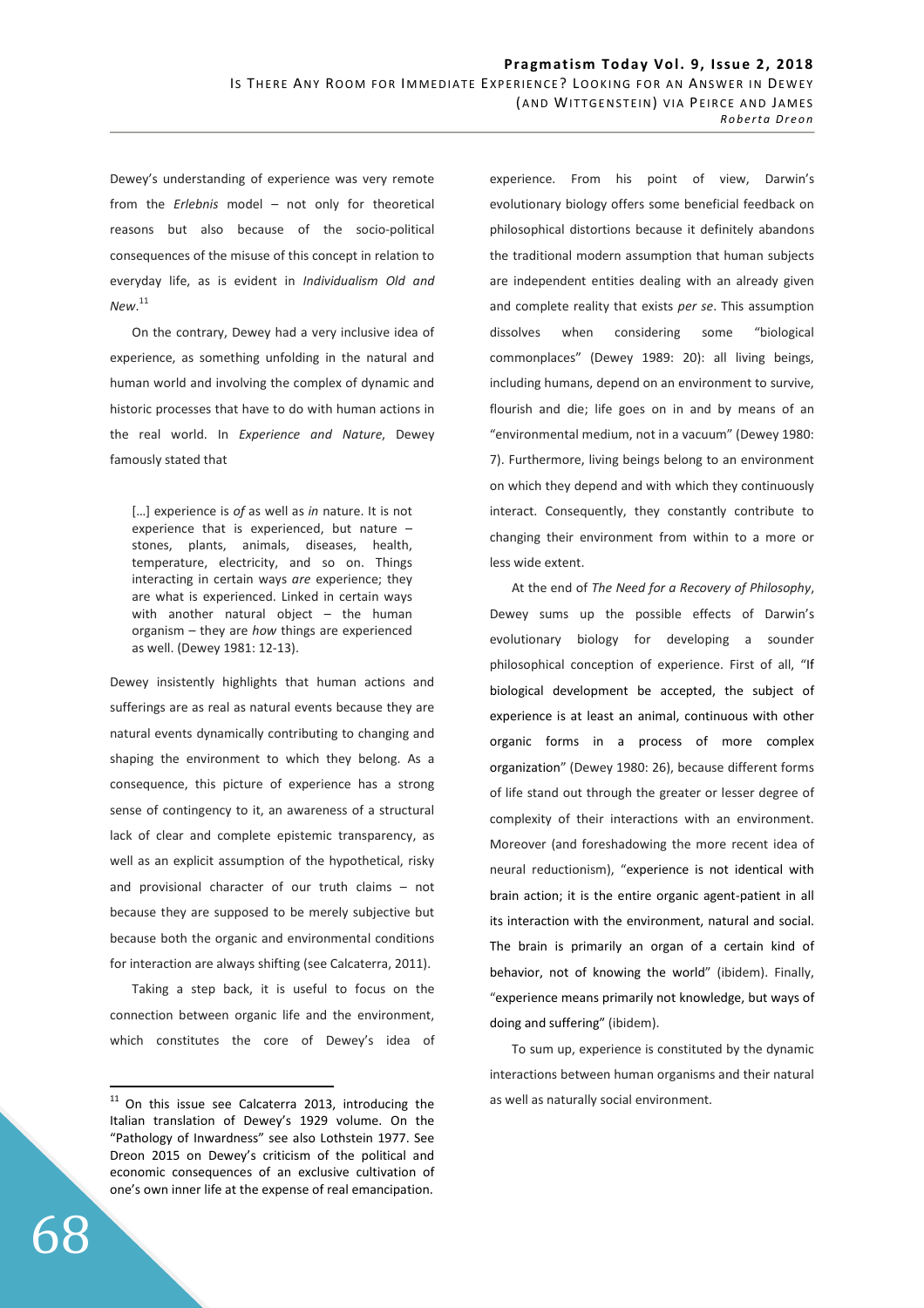This kind of approach to experience makes it possible to speak plausibly and non-dogmatically of immediate experience, by denying that there exist any forms of direct, non-inferential knowledge.

By reading Dewey's texts as though they were mainly aimed at solving the whole issue and by simplifying the complexity of his lines of thought, I suggest that his answer could be connected to three main arguments. (1) Dewey endorses a conception of experience as something including vital interactions that are not primarily or eminently cognitive relations, by at the same time downsizing the role of knowledge in experience. (2) Furthermore, he decisively emphasizes the aesthetic, qualitative or affective meanings of things, persons and situations in primary experience. (3) Finally, he adopts a non-foundational, circular conception of the relationship between reflective and eminently qualitative phases of experience, so that the results of previous reflective inquiries are absorbed by primarily qualitative experience and react on it, enriching its depth and complexity.<sup>12</sup>

Let's now consider these lines of thought more analytically.

**4.1.** In *Experience and Nature*, there is room for immediate experience – Dewey seems to favor the formula "primary" experience over "immediate" experience, even though he does not stick to a fixed expression. In the first chapter of the 1925 volume, he claims that all forms of unreflective primary experience are unquestionable. If we read this statement through a Peircian lens, Dewey is supporting the idea that we cannot really suspend our belief in "gross, macroscopic, crude subject-matters in primary experience" (Dewey

 $\overline{a}$ 

1988: 15); if we did, this would be a clear case of a "paper doubt", namely an artificial and derived doubt (see Colapietro in this volume). In Dewey's language, it would be a philosophical fallacy, consisting in the assumption of the refined outcomes of a reflective inquiry as though they were the primary elemental features of experience.

For Dewey, everything happening in the world – things and circumstances that hinder us or simply happen to us and have an impact on our lives – is not primary in the sense of representing the first neutral data on which knowledge is based. Rather, these elements are primary in the sense that they are already there, something which has already happened to us and has already conditioned our actions and behaviors before a specific cognitive problem arises and elicits a process of inquiry. In a formula, it is life that is primarily at stake in experience, rather than knowledge. By returning to Peirce and his phenomenological categories, we could translate Dewey's distinction between primary, "consummatory" experience and more reflective phases of experience in terms of relations: primarily dyadic relations, which bear the impact – be it favorable or unfavorable  $-$  of something on our lives, are the more inclusive background in which triadic or symbolic references can be developed as further chances, whenever necessary. When something does not work in our largely habitual interactions with the environment, the opportunity for inference is opened up  $-$  but knowledge is a secondary or intermediate phase in the temporal development of experience, as Dewey emphasizes in his 1916 introduction to his *Essays in Experimental Logic*:

But it is indispensable to note that […] the intellectual element is set in a context which is noncognitive and which holds within it in suspense a vast complex of other qualities and things that in the experience itself are objects of esteem or aversion, of decision, of use, of suffering, of endeavour and revolt, not knowledge (Dewey 2004).

 $12$  For a different point of view on the opportuneness of speaking about immediate experience, see Ryder (forthcoming). The core of Ryder's argument is grounded in the development of Justus Buchler's distinction between query and inquiry rather than in Dewey's distinction between primary experience and reflective experience.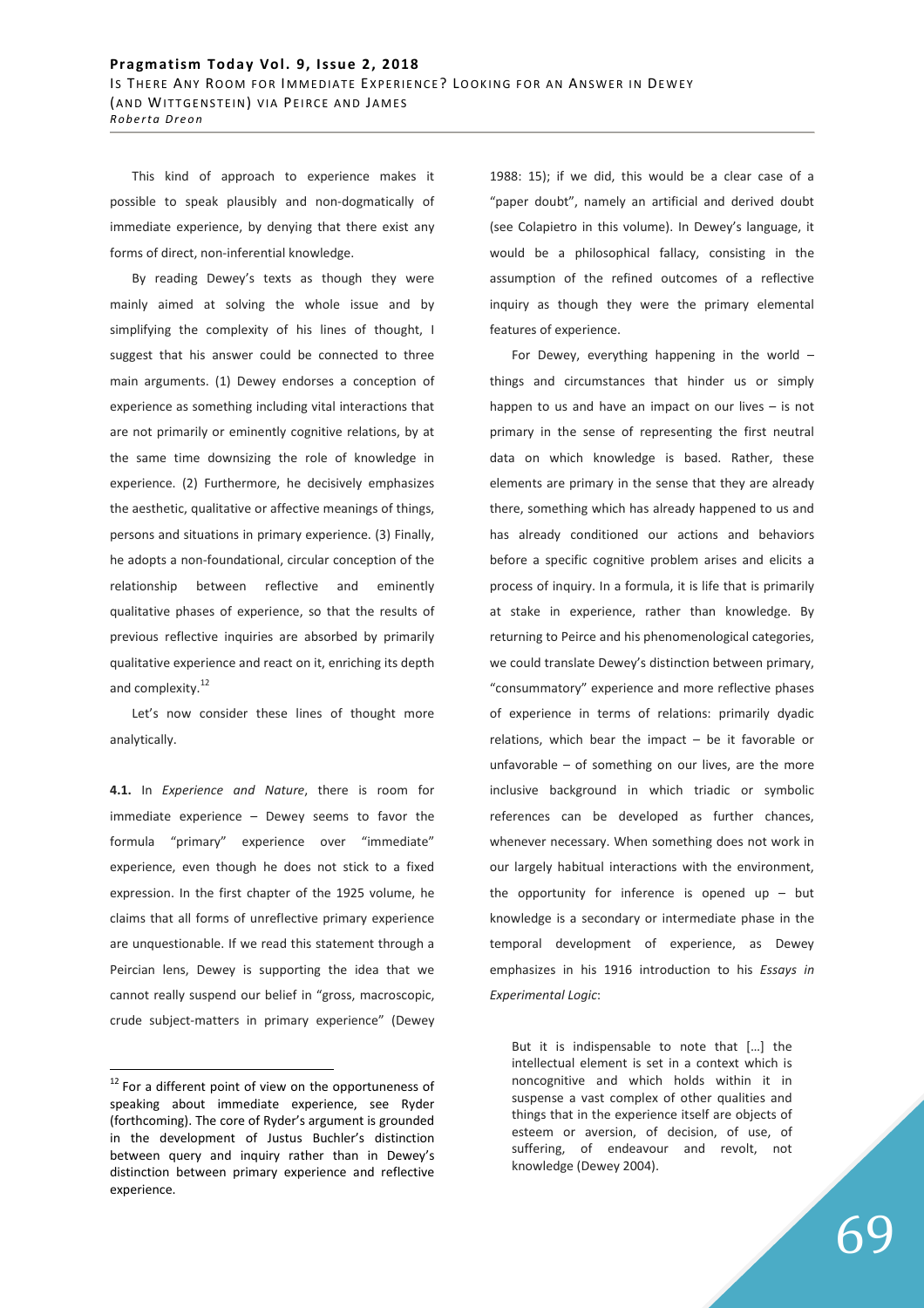This does not mean that knowledge enters into experience as an alien or transcendent feature. On the contrary, if all experience is of nature as well as in nature,

[e]xperience thus reaches down into nature; it has depth. It also had breadth and to an indefinitely elastic extent. It stretches. That stretch constitutes inference (Dewey 1981:13).

Inference is, for Dewey, "the use of what happens, to anticipate what will—or at least may—happen" and it "makes the difference between directed and undirected participation" (Dewey 1980: 16). It is the capacity to see something happening now as the sign of some possible consequences in the future, it is a more or less risky forecast – an abduction – of whether propitious or painful events might take place. It is an extremely powerful tool in human experience, decisively extending – "stretching" – its chances beyond those limits that are out of reach for non-human forms of life. Consequently, inference is an intrinsic feature in human experience,<sup>13</sup> yet it does not exhaust its qualitative complexity. Thought and reason are reflective modalities in experience which are elicited primarily by practical difficulties regarding human actions when we face the problem of what to do in new and unexpected circumstances. Reason in action is the process of returning to an indeterminate situation, by trying to analytically discriminate the vague, qualitatively thick features of primary experience – where we mostly move habitually, without any need for analysis. Inquiries are grounded in attempts to draw distinctions in the rich and largely continuous fabric of primary experience, by means of procedures that are functional to producing a hypothesis, i.e. to making inferences – that are more or less complete and more or less risky, according to Peirce's lesson – about further consequences. $^{14}$  To sum up, this stretching of experience to meet needs stemming from experience itself is still an internal chance, although an impressive one.

**4.2.** Dewey's emphasis on the qualitative or aesthetic aspects of primary, unreflective experience represents a second important element for developing a nondogmatic conception of immediacy. Qualitative, aesthetic or affective features are not to be considered in eminently cognitive terms, as properties channeled through mere sensory perception, which would constitute the purely descriptive ground of subsequent cognitive processes (be they inferential or interpretative). On the contrary, Dewey wanted philosophy to acknowledge that in ordinary, everyday life, each time something happens to us, things, other persons and events are immediately felt as hostile or favorable, welcoming or detrimental, sweet or bitter, bearing hope or anxiety, as well as boring and indifferent. They are "immediately felt" not for any metaphysical reason, but simply because there is no native separation between an alleged merely sensory level of data and a subsequent affective quality which would be subjectively superimposed upon them. These two alleged levels can be abstracted and distinguished only later on for specific reasons and purposes when something goes wrong and a process of inquiry must be developed. Dewey uses the words *felt* or *had*, by contrast to *known –* and this is the reason why he speaks of aesthetic qualities or meanings by referring to a kind of affectively oriented sensibility, rather than to sense perception as a basic feature of an eminently cognitive

 $\overline{a}$ 

<sup>&</sup>lt;sup>13</sup> See *The Need for a Recovery of Philosophy*, where Dewey says that experience "is full of inference" (Dewey 1980: 6) in the sense that, if we abandon the atomistic point of view of classical empiricism, we cannot but acknowledge that connections and continuities are pervasive in our experiences. In this reasoning we can perceive Dewey's capacity to put together Peirce's and James's different approaches by undoing their (sometimes) apparent contrasts.

<sup>&</sup>lt;sup>14</sup> In *The Philosophy of Gestures*, Maddalena emphasizes that analysis should be regarded as an intermediate phase between two synthetic moments in experience and, consequently, that discrimination should be considered an internal chance within a basic continuum (Maddalena 2015).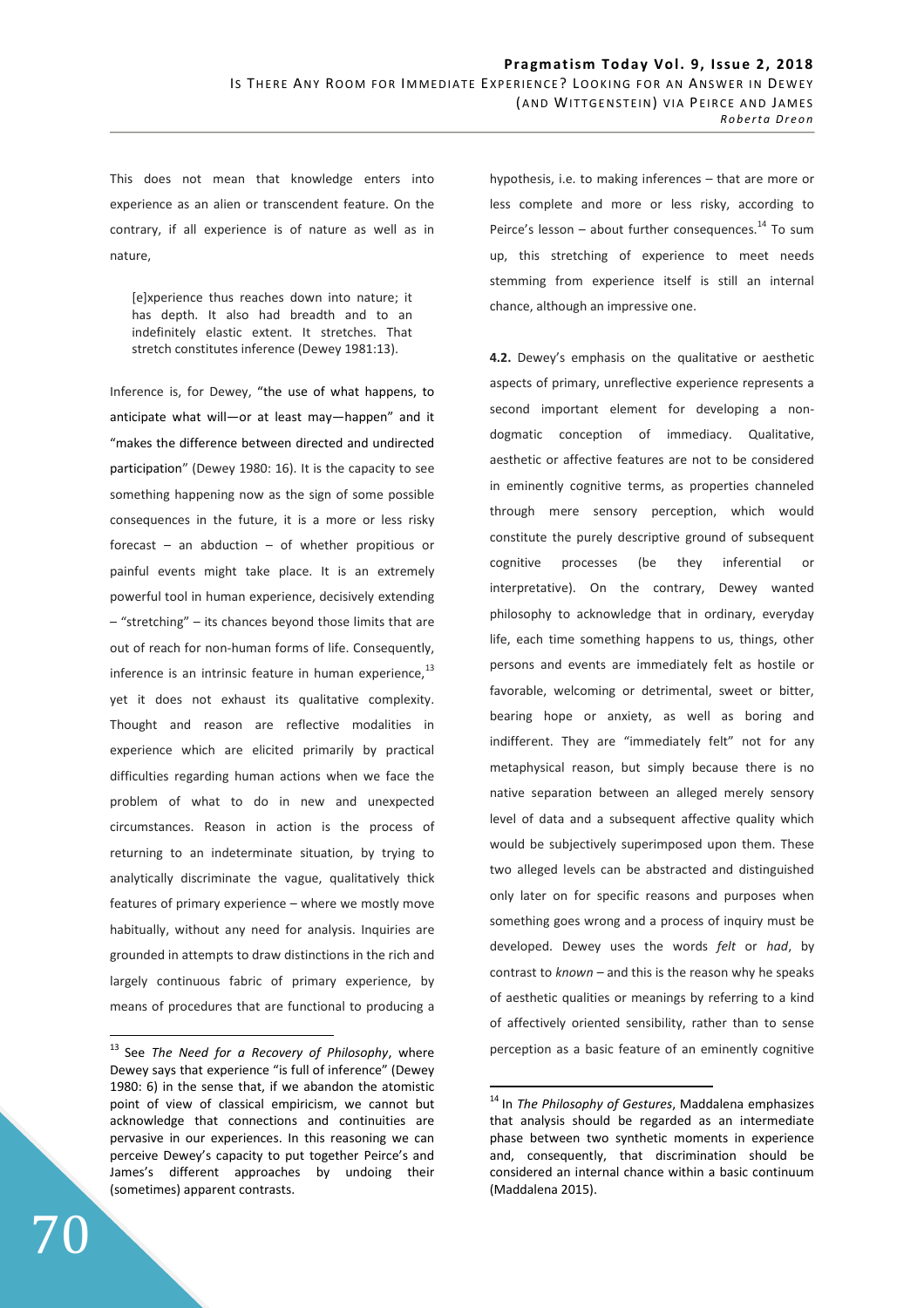framework.<sup>15</sup> Nonetheless, hostility and sympathy, bitterness and joy, hope and anxiety should not be considered "self-enclosed states of feeling, but [as] active attitudes of welcome and wariness" (Dewey 1980: 10). They are not merely subjective qualities: on the contrary, they are real qualities characterizing real connections<sup>16</sup> and interactions taking place between organisms and the environment. Moreover, qualitative experience is not primarily cognitive because it is connected to the biological and anthropological dimension of life, which is structurally exposed to an environment on which life depends at different levels of complexity and which, consequently, always has an impact and a basic (biological or existential, not cognitive) meaning for life itself. In these cases, references are direct, connecting life and its environment; they are not inferential because they basically assume the impact of an *Umwelt* on life – which deals primarily with existential connections and not with logical relations and triadic references, considering something that is not actually present as a sign for a possible consequence. From this perspective, Dewey could be seen to be re-using and re-interpreting Peirce's phenomenological categories of Firstness and Secondness (see Dewey 1998) against the more onesided young Peirce, who may be regarded as considering

 $\overline{a}$ 

inferential processes pervasive in every form of experience.

I suggest that Dewey expanded and radicalized the role of James's so-called "affective facts" in experience (see also Shusterman 2011). First of all, things happen to us as pleasant or painful, hateful, tragic or joyful, they are nice or ugly, and we welcome or reject them: qualitative or aesthetic characterization is pervasive in human experience. At the same time, qualities are not merely descriptive properties, because they are laden with a sort of proto-evaluation that is not based on any inference but on the direct impact of a certain situation on one's own life. In *Art as Experience* (Dewey 1989, Chap. XI), Dewey explains that aesthetic qualities (and, later on, artistic qualities) should not be interpreted as either subjective or objective properties, depending on the context and its specific purpose. Partially redirecting James's interpretation of "affective facts", Dewey says that aesthetic qualities concern the specific relations taking place between the various components or phases of an experience, which are just as real as the things and entities involved in an interaction, because they have consequences and affect the dynamic configuration of the environment. But Dewey is also very careful to avoid any hypostatization: qualities are not entities but modes of relation, they concern the ways in which interactions take place between human organisms and their natural as well as social and cultural environment.

**4.3.** Nonetheless, the most important point in Dewey's approach, in my opinion, is that his distinction between primary and reflective experience is not foundational – and probably it is for this reason that he avoids James's use of the ambivalent adjective "pure" to characterize primarily qualitative experience. The distinction between qualitative experience and reflective inquiries cannot be a founding element because human beings are animals who, from the very beginning, find themselves caught in the middle of communicative and linguistic interactions as well as inferential processes, which belong to a

 $15$  This use of the word "esthetic" is basically consistent with James's and Peirce's approaches (see Shusterman 2011, Maddalena 2014 and Innis 2014). Nonetheless, I think that Dewey developed and made more coherent a claim that was already to be found in the works of classical pragmatists.

Marcuse draws an exemplary distinction of these two ways of understanding sensibility in the chapter on the aesthetic dimension in his book *Eros and Civilization*, by contrasting an epistemologically oriented conception of sensibility with an affective and embodied sensitivity, basically animated by desires and refusals – or longings and concerns, to speak in more Jamesian and Deweyan terms.

 $16$  In Dewey 1980, the philosopher suggests that we distinguish between connections, which are existential, and relations, which can be understood as merely logical relationships. He probably introduced this distinction because he sought to avoid certain misunderstandings that could arise in reading James on "relations".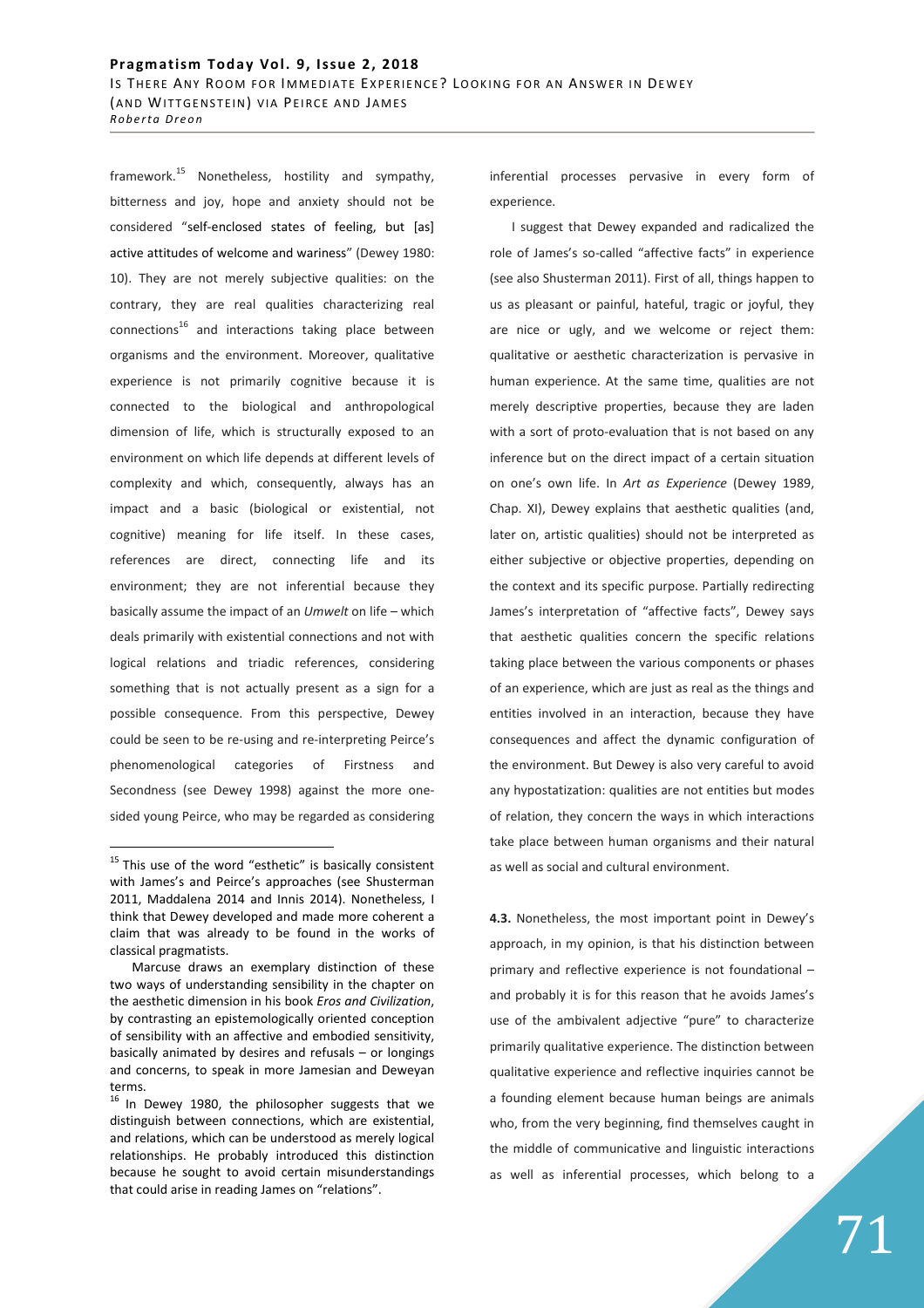community more than they do to any individual speaker and knower. All of this interferes with and has consequences for qualitative experience, which incorporates the results of previous inquiries and is modified by them, whether it is enriched or impoverished. There is a kind of circular process which moves from qualitatively thick experience to analysis, hypothesis, and inference each time a difficulty arises about what can or should be done in a specific context. On the other hand, the outputs of reflective experiences cannot but return to the primary experience out of which the need for them emerged and through which their strength will be tested. Consequently, primary experience is continuously re-set and re-shaped, in some way or other: I correct my disposition to act if a particular mode of action works better than another in a new context of action. Primary experience checks the efficacy of the outputs of previous inquiries and appropriates them in largely unconscious ways when something unexpected and disrupting happens that requires a reassessment.

From this point of view, the results of knowledge and inferences are everywhere in human experience, even in primarily qualitative and non-cognitive experiences of what ordinarily happens. However  $-$  as is clear from Dewey's *Rejoinder* to some objections presented in the volume edited by Schlipp (Dewey 1939) – the American philosopher states that we should distinguish between knowledge understood as process *in actu* and the outputs of previous inquiries, which are absorbed and (collectively) established in primarily qualitative experience, and assumed as an integral part of the experiential fabric. Qualitative experience can be more or less vague, yet it is nonetheless appropriate when things unfold normally and there is no hindrance.

At present in our culture, even the man on the street immediately *sees* the thick brush strokes of a Van Gogh's painting *as* wheat in the hot summer fields of the Mediterranean, rather than as nervous splotches, without the need for any inferential process. Differently,

a *Deutung* becomes crucial for the art expert who is expected to distinguish whether a painting is an authentic Van Gogh or a mere daub. Similarly, an uneducated elderly woman will say that she is *suffering* from gastritis, while her physician must *investigate* the causes of this and find possible remedies, if the old lady asks him for help when she can no longer endure her condition.

### **References**

- Boncompagni, Anna. 2016. *Wittgenstein and Pragmatism.* On Certainty *in the Light of Peirce and James*. London: Palgrave Macmillan.
- Calcaterra, Rosa Maria. 2011. *Idee concrete. Percorsi nella filosofia di John Dewey*. Genova-Milano: Marietti 1820.
- Calcaterra, Rosa Maria. 2013. "Idee da vivere. Filosofia, scienza e democrazia nel pensiero di John Dewey". In Dewey, John, *Individualismo vecchio e nuovo*. Edited by Rosa Maria Calcaterra. Parma: Diabasis, 1-28.
- Cook, Gary A. 1993. *George Herbert Mead. The Making of a Social Pragmatist*. Urbana and Chicago: University of Illinois Press.
- Dewey, John. 1939. "Experience, Knowledge, and Value. A Rejoinder". In *The Philosophy of John Dewey*. Edited by Paul A. Schlipp, La Salle: Northern University and Southern University Illinois University Press, 517-608.
- Dewey, John. 1980. The Need for a Recovery of Philosophy. In Vol. 10 of *The Middle Works*, Carbondale and Edwardsville: Southern Illinois University Press, 3-48.
- Dewey, John. 1981. *Experience and Nature*. Vol.1 of *The Later Works*. Carbondale and Edwardsville: Southern Illinois University Press.
- Dewey, John. 1983. *Human Nature and Conduct.* Vol. 14 of *The Middle Works*. Carbondale and Edwardsville: Southern Illinois University Press.
- Dewey, John. 1984. "Affective Thought". In Vol. 2 of *The Later Works*. Carbondale and Edwardsville: Southern Illinois University Press, 104-115.
- Dewey, John. 1988. "Qualitative Thought". In Vol.5 of *The Later Works*. Carbondale and Edwardsville: Southern Illinois University Press, 243-262.
- Dewey, John. 1988 (b). "The Vanishing Subject in the Psychology of James". In Vol.14 of *The Later Works*, Carbondale and Edwardsville: Southern Illinois University Press, 155-167.
- Dewey, John. 1989. *Art as Experience*, Vol.10 of *The Later Works*. Carbondale and Edwardsville: Southern Illinois University Press.

72